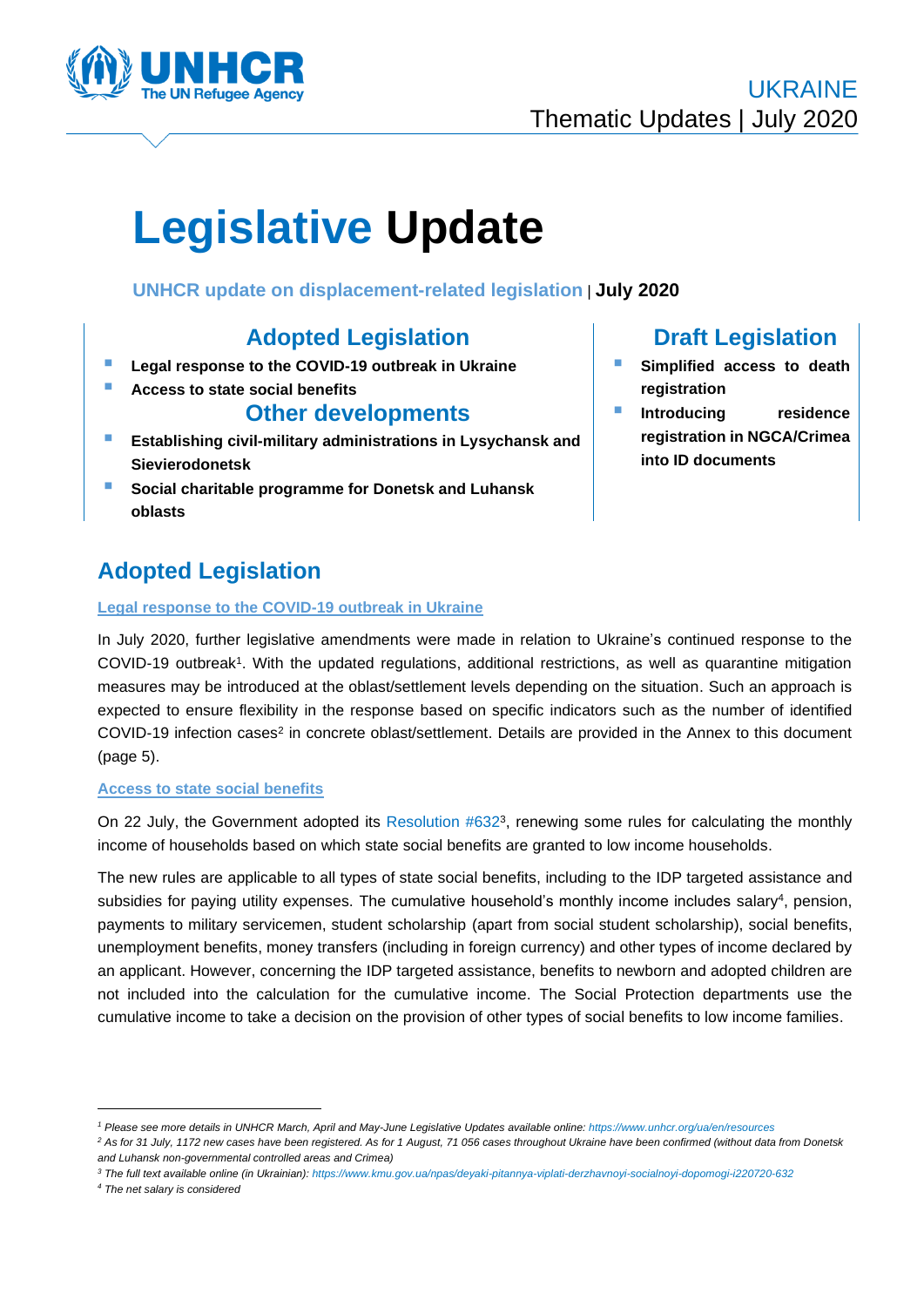

The procedure of applying for state social assistance for households with low income describes technical details to be considered by families with monthly income lower than regular minimum living wage<sup>5</sup>.

The suggested changes require that all beneficiaries of state social benefits re-submit their application for social benefits. The eligibility criteria for some benefits have also been changed. For example, assistance to families with three and more children will stop as soon as the youngest child turns seven. UNHCR and its partners started receiving calls from families whose benefits were cut based on the new order. Some of them may face financial difficulties as social benefits were their main source of income.

## **Draft legislation**

## **Simplified access to death registration**

On 3 July, MPs registered in Parliament the draft law #3832<sup>6</sup> introducing amendments to Article 317 of the Code of Civil Procedures which provides for a simplified court procedure for registering births and deaths occurred in the non-government controlled areas (NGCA) of Donetsk and Luhansk oblasts and in Crimea.

Currently, Article 317 contains a significant difference in its wording on courts authorized to proceed with birth and death registration. While applicants willing to register facts of birth that occurred in NGCA/Crimea may refer to *any first-instance court* in the government-controlled area (GCA), those who want to register facts of death that occurred in NGCA/Crimea are requested to apply to *a court* outside NGCA/Crimea. The authors suggest to eliminate this difference, stipulating the possibility of NGCA/Crimea residents to register facts of death in any local first-instance court in GCA.

The wording "outside NGCA/Crimea" is interpreted as an obligation to apply to a court in the place of residence registration of the applicant. In the case of Crimea, this is considered to be the city of Kyiv, while for NGCA there are respective courts in Donetsk and Luhansk oblasts. If adopted, this amendment will facilitate access to judicial procedure of death registration for applicants who will not have to travel to Kyiv. However, this will most likely increase burden on the courts in Kherson.

#### **Introducing residence registration in NGCA/Crimea into ID documents**

On 17 July, MPs registered in Parliament the draft law #39027 introducing amendments to multiple legal acts on how to reflect residence registration in NGCA/Crimea in ID documents.

The authors suggest that, for issuance of ID documents and replacement of a photo in the book-shaped passports at the age of 25 and 45, persons with residence registration in NGCA/Crimea may apply to the State Migration Service (SMS) departments in a location of their choice. Residence registration in NGCA/Crimea of adults should be confirmed by relevant documents (e.g. residence registration stamp in a book-shaped passport) or data from the Unified Register of Voters, the IDP Database and/or the Unified Demographic Register. Residence registration in NGCA/Crimea of children aged 14-18 should be confirmed by an IDP certificate<sup>8</sup>, a document confirming property rights of their legal representative(s) for housing in NGCA/Crimea and/or residence registration of their legal representative(s) reflected in their ID documents. To confirm such residence registration, the legal representative of a child aged 14-18 should submit a written application to an SMS department of their choice. The date when a child gets a resident registration is indicated by a legal

*<sup>5</sup> In July 2020, it amounts to 2118 UAH*

*<sup>6</sup> The full text available online (in Ukrainian)[: http://w1.c1.rada.gov.ua/pls/zweb2/webproc4\\_1?pf3511=69439](http://w1.c1.rada.gov.ua/pls/zweb2/webproc4_1?pf3511=69439)*

*<sup>7</sup> The full text available online (in Ukrainian)[: http://w1.c1.rada.gov.ua/pls/zweb2/webproc4\\_1?pf3511=69552](http://w1.c1.rada.gov.ua/pls/zweb2/webproc4_1?pf3511=69552)*

*<sup>8</sup> The IDP certificate of the child or his/her legal representative*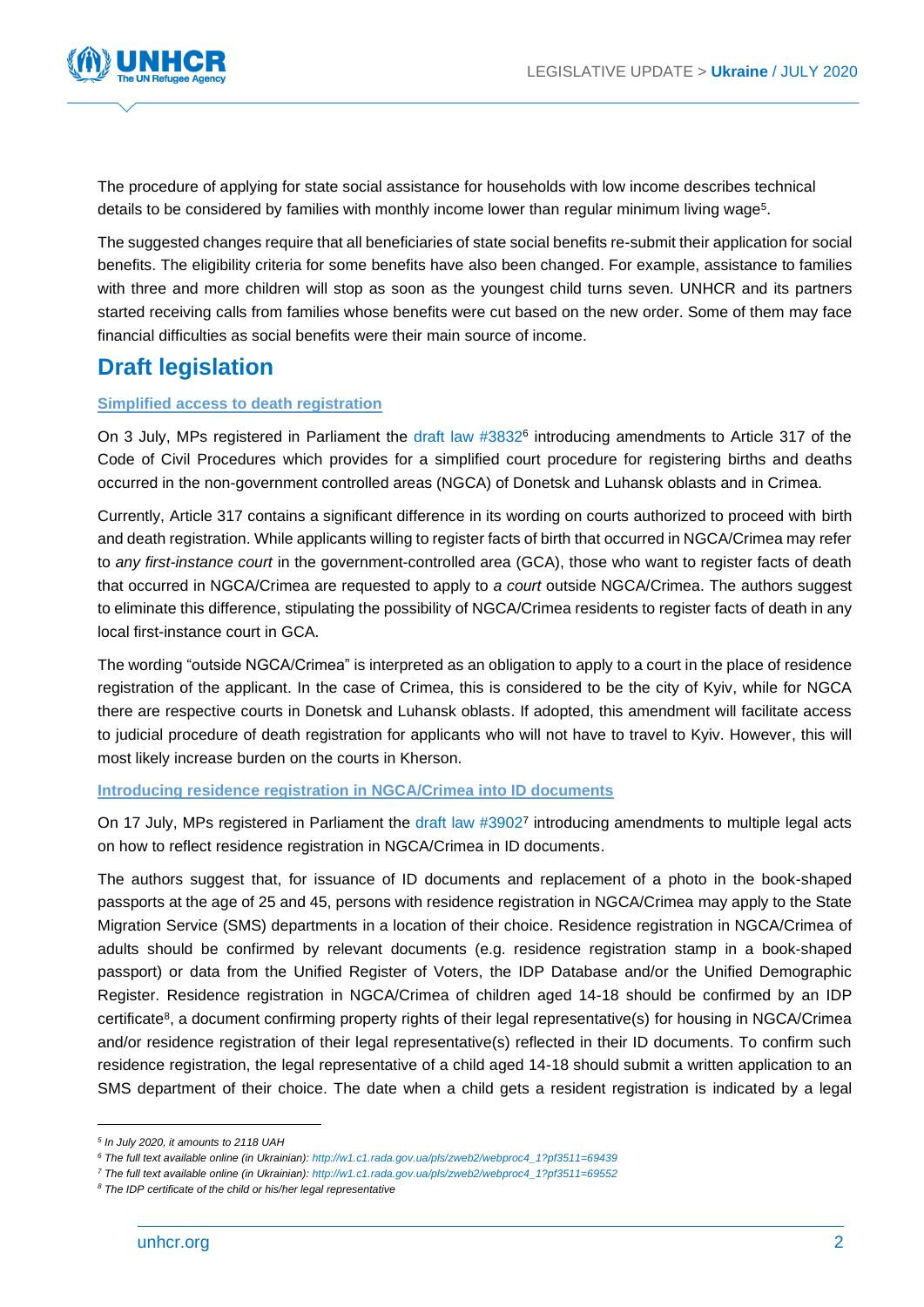

representative in a respective application. In no case should such date be earlier than the date of the child's birth or than the date of the legal representative's residence registration. For foreigners and stateless persons such date should be later than the date of receiving an immigration permit, the status of a refugee or of a person in need of complementary protection. The Government should adopt an order for introducing data on residence registration in NGCA/Crimea into ID documents.

The adoption of this draft law could positively impact the access to documentation for persons with residence registration in NGCA/Crimea. Having information on residence registration indicated in an ID document is currently essential for being recognized as an IDP and obtaining an IDP certificate as well as for accessing state and bank services. It is as important in order to be able to travel to NGCA/Crimea. For the moment, only persons possessing a book-shaped passport are able to prove their residence registration in NGCA/Crimea by showing the stamp in their passport. If it is lost, the book-shaped passport will be replaced by an ID card which does not contain visible evidence of residence registration. This will only be visible using special readers which are not available in most state entities. Additionally, persons with residence registration in NGCA currently can apply for documentation services only with the SMS departments in the Donetsk and Luhansk (GCA) oblasts, while persons having their residence registered in Crimea may be serviced in SMS departments in any oblast of Ukraine. The draft is called to eliminate this barrier and simplify confirmation of residence registration in NGCA/Crimea to all categories of persons, including children aged 14-18, for whom the procedure of confirming residence registration is not unified.

## **Other developments**

## **Establishing military-civil administrations in Lysychansk and Sievierodonetsk**

On 27 and 28 July, the President of Ukraine established military-civil administrations in two cities of the Luhansk oblast, Lysychansk<sup>9</sup> and Sieverodonetsk<sup>10</sup>. According to the Law on military-civil administrations<sup>11</sup>, such administrations are coordinated by the ATO/JFO command and are established in settlements of the Donetsk and Luhansk oblasts where relevant local authorities do not exercise their functions<sup>12</sup>. The aim of the establishment of such administration is to restore safety, security and public order, counter terrorism and prevent humanitarian disasters in the ATO/JFO area. This also means that local elections cannot take place in these cities (as well as in any other localities where civil-military administrations were established).

#### **Social charitable programme for Donetsk and Luhansk oblasts**

On 15 July, the Government adopted its Regulation #885-p<sup>13</sup>, introducing a social charitable programme for the Donetsk and Luhansk oblasts. This Programme is aimed at supporting residents of settlements and territorial communities in close proximity to Entry/Exit checkpoints by placing solar electric stations on the roofs of healthcare, educational and cultural institutions, and buildings of law enforcement, state and local selfgovernment bodies; as well as lighting of crosswalks and charges for cell phones. The list of activities to implemented under this Programme shall be jointly elaborated by the Ministry for Reintegration of the

*<sup>9</sup> The full text available online (in Ukrainian): [https://www.president.gov.ua/documents/2932020-](https://www.president.gov.ua/documents/2932020-34489?fbclid=IwAR0ILEHhHMx2VNcmXKYbNFMrLu750oMmP1hguWlU0hkumn9SVp_mNw3K4f4)*

*[<sup>34489?</sup>fbclid=IwAR0ILEHhHMx2VNcmXKYbNFMrLu750oMmP1hguWlU0hkumn9SVp\\_mNw3K4f4](https://www.president.gov.ua/documents/2932020-34489?fbclid=IwAR0ILEHhHMx2VNcmXKYbNFMrLu750oMmP1hguWlU0hkumn9SVp_mNw3K4f4)*

*<sup>10</sup> The full text available online (in Ukrainian): [https://www.president.gov.ua/documents/2972020-34505?fbclid=IwAR2hrLlXENqbwMRLXGL1gYPDxlkPkNuE-](https://www.president.gov.ua/documents/2972020-34505?fbclid=IwAR2hrLlXENqbwMRLXGL1gYPDxlkPkNuE-E_RFSPoIV37LKjxKFtXQ_J-BeQ)[E\\_RFSPoIV37LKjxKFtXQ\\_J-BeQ](https://www.president.gov.ua/documents/2972020-34505?fbclid=IwAR2hrLlXENqbwMRLXGL1gYPDxlkPkNuE-E_RFSPoIV37LKjxKFtXQ_J-BeQ)*

*<sup>11</sup> The full text available online (in Ukrainian): <https://zakon.rada.gov.ua/laws/show/141-19#Text>*

<sup>&</sup>lt;sup>12</sup> These reasons include their factual dissolvement or withdrawal from exercising their functions or their non-fulfilment

*<sup>13</sup> The full text available online (in Ukrainian): <https://www.kmu.gov.ua/npas/pro-zatverdzhennya-programi-diyalnosti-kabinetu-ministriv-t120620>*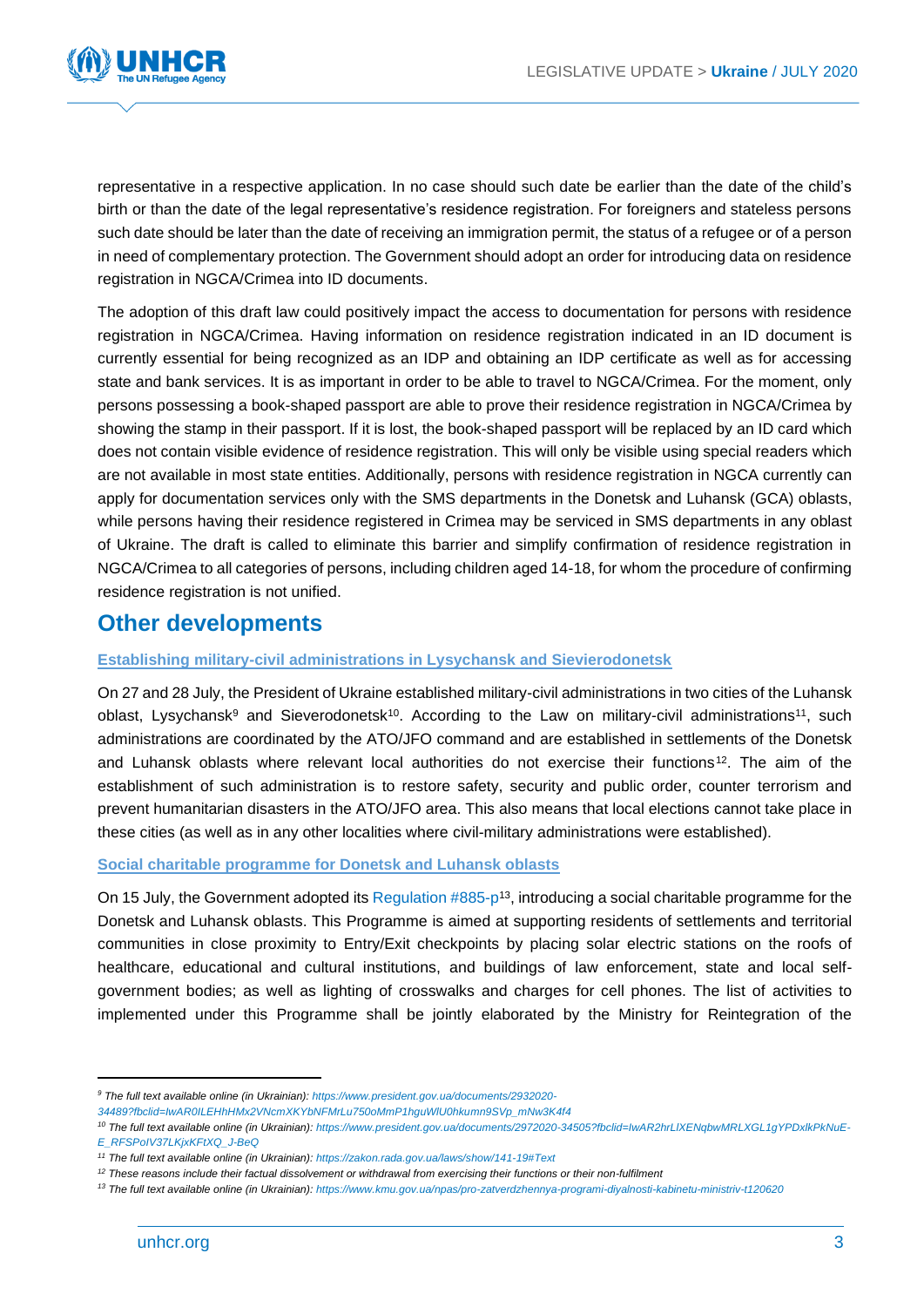

Temporarily Occupied Territories (MinReintegration), the Ministry for Development of Communities and Territories, the Donetsk and Luhansk oblast administrations and Naftogaz (upon consent).

**CONTACTS E-MAIL: UKRKI@UNHCR.ORG, TEL: +38 044 288-9710 LINKS** UNHCR Ukraine[:www.unhcr.org.ua/en](http://www.unhcr.org.ua/en) - Twitter[:www.twitter.com/UNHCRUkraine](http://www.twitter.com/UNHCRUkraine) Facebook[:www.facebook.com/UNHCRKyiv](http://www.facebook.com/UNHCRKyiv) - Flickr[:www.flickr.com/photos/unhcr\\_ukraine](http://www.flickr.com/photos/unhcr_ukraine)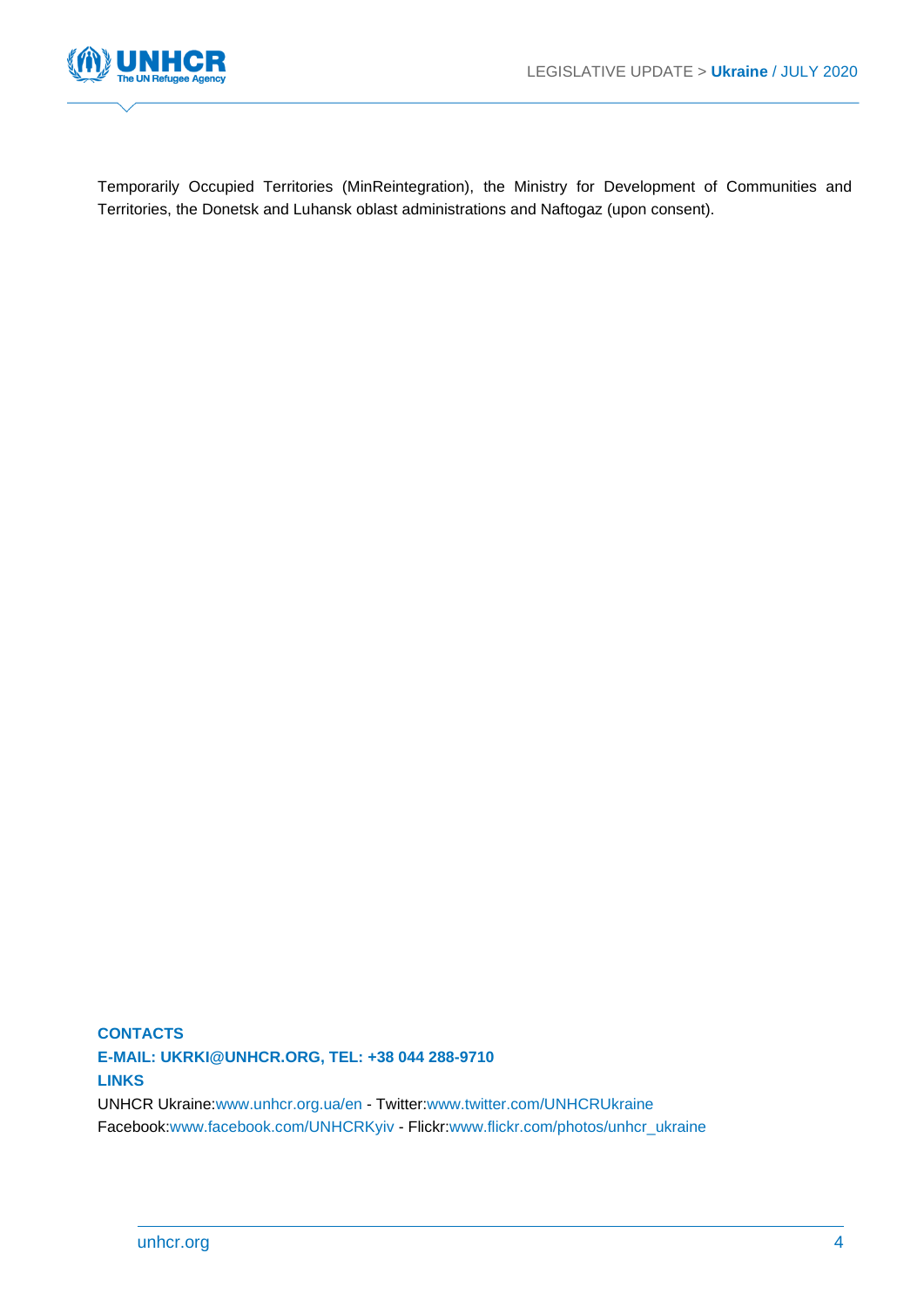

#### ANNEX

## LEGAL RESPONSE TO THE COVID-19 OUTBREAK IN UKRAINE

On 22 July, the Government adopted its Resolution #641<sup>14</sup>, introducing an updated algorithm of adaptive quarantine measures to be implemented until 31 August 2020. The new modality envisages the introduction of "green", "yellow", "orange" or "red" levels which shall serve as an indication of the spread of COVID-19 against resources available in a particular region/settlement. The level is determined by the State Commission on technological and ecological security (the Commission) and promulgated on the Government website. Unless specifically defined as yellow/orange/or red, the region is considered "green" thus illustrating a low level of spread of COVID-19.

The Government specified the following criteria for considering a region as affected by the spread of COVID-19: the number of patients with confirmed COVID-19 is higher than 50% of the capacity of the medical institutions (number of beds available for placing patients); the total number of newly identified COVID-19 cases is higher than 24 per 100 thousand persons during the last seven days and the percentage of newly identified cases exceeds 11%. Even if one of these criteria is satisfied, the region/settlement is considered affected by the spread of COVID-19. The Commission reviews the situation and adjusts the level every five days.

The below restrictive measures remained applicable countrywide. It is prohibited to:

- stay without a face mask in public places and public transport;
- be outside without ID documents:
- leave self-isolation/observation facilities:
- **EXP** cross the international boundary of Ukraine for foreigners and stateless persons (except those constantly residing in Ukraine, refugees and persons in need of complementary protection, diplomatic and consular personnel, staff of international organizations and missions, military personnel of NATO member states and Partnership for Peace member states) without an insurance certificate that covers COVID-19-related treatment and observation, as their staying in observation facilities should be covered by an insurance company or at their own costs;
- cross the line of contact (LoC) in the east of Ukraine and the administrative boundary with Crimea for foreigners and stateless persons without an insurance certificate for COVID-19-related treatment and observation.

The restrictive measures applicable to regions are reflected below.

| "Green"              | "Yellow"                 | "Orange"                    | "Red"                            |
|----------------------|--------------------------|-----------------------------|----------------------------------|
| At this level, it is | All restrictions related | All restrictions related to | All restrictions related to      |
| forbidden to:        | to "green" level are     | "green" and "yellow" levels | "green", "yellow" and "orange"   |
| conduct mass         | applicable. Additional   | are applicable. Additional  | levels are applicable.           |
| events with more     | prohibitions include:    | prohibitions include:       | Additional prohibitions include: |

*<sup>14</sup> The full text available online (in Ukrainian): <https://www.kmu.gov.ua/npas/pro-vstanovlennya-karantinu-ta-zapr-641>*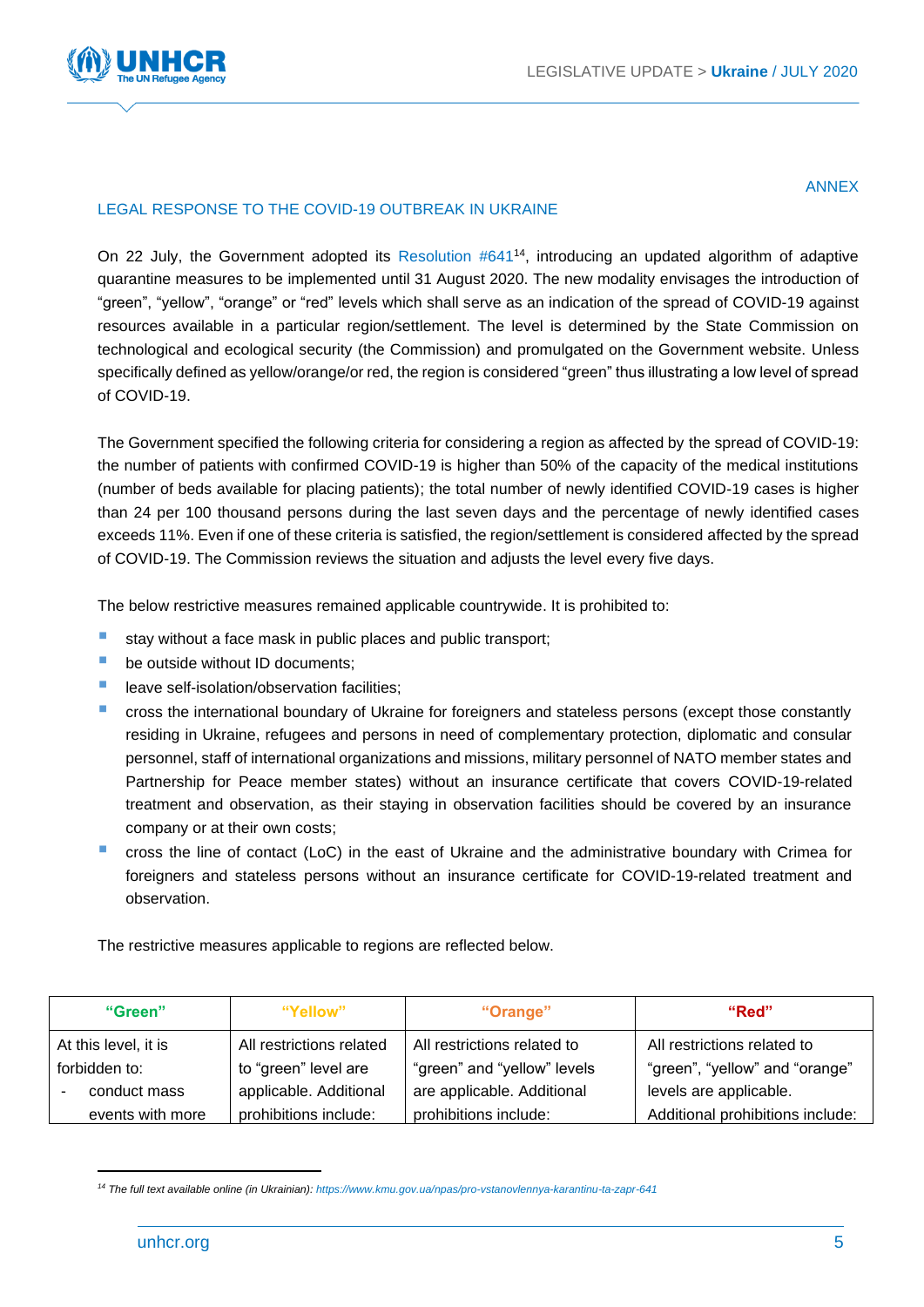

| than 1 person per  | - providing palliative  | $\qquad \qquad \blacksquare$ | conducting mass events      | $\overline{\phantom{a}}$ | all internal, inter-city and |
|--------------------|-------------------------|------------------------------|-----------------------------|--------------------------|------------------------------|
| 5 square meters;   | care and social         |                              | with more than 100          |                          | inter-oblast transport       |
| attend cinemas     | protection to children, |                              | participants and more       |                          | connections except           |
| and cultural       | elderly, persons with   |                              | than 1 person per 20        |                          | private vehicles with max    |
| facilities if more | disabilities and other  |                              | square meters;              |                          | 5 passengers (except         |
| than 50% of        | vulnerable categories   | $\blacksquare$               | benefitting from hosting    |                          | children aged below 14)      |
| tickets are sold;  | of the population       |                              | services (except hotels);   |                          | and corporate vehicles       |
| restore inter-city | (apart for emergency    | $\overline{\phantom{a}}$     | functioning of night clubs, |                          | where the number of          |
| and inter-oblast   | workers, including      |                              | cafes, restaurants from     |                          | passengers equals the        |
| connections in     | health and fire         |                              | 12:00 a.m. till 7:00 a.m.   |                          | total number of seats and    |
| full. Drivers      | workers).               |                              | expect takeaway and         |                          | that all of them wear face   |
| should ensure      |                         |                              | delivery options;           |                          | masks. Transport routes      |
| that the number of |                         |                              | attending educational       |                          | should be agreed with the    |
| passengers         |                         |                              | facilities by more than 20  |                          | National Police at least     |
| equals the total   |                         |                              | persons, except pre-        |                          | two days in advance;         |
| number of seats    |                         |                              | school and school           |                          | attending educational and    |
| and that all of    |                         |                              | facilities;                 |                          | cultural facilities, cafes,  |
| them wear face     |                         | $\blacksquare$               | regular hospitalization in  |                          | restaurants, leisure         |
| masks. If the      |                         |                              | health care facilities,     |                          | centres, gyms;               |
| need arises,       |                         |                              | except cases related to     |                          | accessing non-emergency      |
| drivers should     |                         |                              | giving birth, oncology,     |                          | social or rehabilitation     |
| provide face       |                         |                              | palliative care and urgent  |                          | services;                    |
| masks.             |                         |                              | hospitalization in life-    | $\blacksquare$           | buying food, hygiene         |
|                    |                         |                              | threatening situations      |                          | items, medicines, garden     |
|                    |                         |                              | upon condition of testing   |                          | inventory; accessing         |
|                    |                         |                              | on COVID-19;                |                          | medical and bank             |
|                    |                         |                              | attending gyms and child    |                          | services; takeaway and       |
|                    |                         |                              | recreation centres.         |                          | food delivery options are    |
|                    |                         |                              |                             |                          | allowed.                     |

The previously adopted provisions on staying in self-isolation/observation facilities remain unchanged. The same is applicable to personal data processing and inter-agency data sharing without agreement of the persons concerned with regard to their health status.<sup>15</sup> The National Police, the National Guard and local selfgovernment bodies are entrusted to conduct a selective identity check in streets, parks and public places and to verify through e-inquiry whether this person falls under self-isolation or observation regime.

The adopted Resolutions exempts those crossing the LoC and the administrative boundary with Crimea from self-isolation requirement with the assistance of the mobile application "Diy vdoma"<sup>16</sup> ("Act at home") since 1 August 2020 unless the Government explicitly decides that all travellers from NGCA/Crimea should fall under the self-isolation regime. This was a positive development as persons entering GCA from territories outside Governmental control receive now the same treatment as persons residing in other oblasts of Ukraine without

*<sup>15</sup> Please see more details in UNHCR April Legislative Update*

*<sup>16</sup> Please see more details in UNHCR April and May-June Legislative Updates*